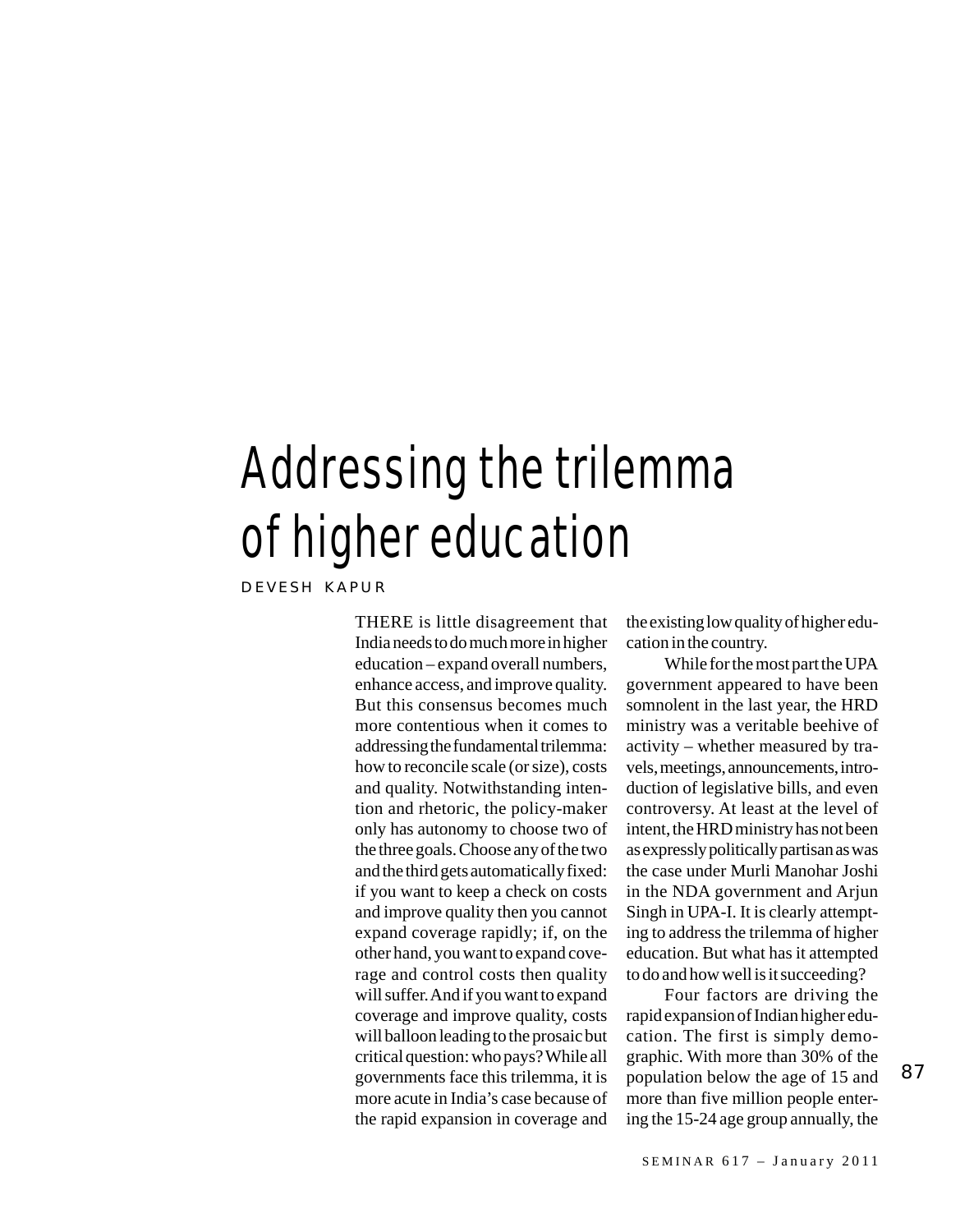demographic momentum alone is huge. Second, this demographic education bulge will be more prepared for higher education. The explosive growth of primary education, partly boosted by Sarva Shiksha Abhiyan and partly by private education, has been moving downstream to the secondary level.

The Rashtriya Madhyamik Shiksha Abhiyan, launched in March 2009 with a commitment of Rs 20,000 crore during the 11th Plan, will create greater opportunities at the secondary education level, and together with private schools result in a substantial increase in India's secondary school cohort. Third, the sheer growth of the Indian economy is sharply raising the demand for people with knowledge and skills. And finally, demand for higher education is being driven by major changes in the aspirations of the Indian population.

Ine supply response is taking place at different levels. The first is rapid expansion of private colleges, largely affiliated with state level universities, especially in professional education. The second is the efforts of the central government to expand the supply of national level higher education institutions. Two bills introduced in Parliament in 2010 – The Institutes of Technology Bill, and The National Institutes of Technology (Amendment) Bill – sought to increase the supply of institutes of national importance. The former added eight new IITs (plus IT-BHU to be converted to an IIT) while the latter added five new Indian Institutes of Science Education and Research (IISER) as institutions of national importance.

The central government also introduced a scheme to set up model colleges in 374 educationally backward districts, whose Gross Enrolment Ratio for higher education was less than the national average. The central government would bear 1/3rd of the capital investment (or 1/2 in respect of special category states). However, at the end of 2010, most states had not sent in a single proposal.

Another legislation to address the supply shortages was The Foreign Educational Institutions (Regulation of Entry and Operations) Bill, 2010. Currently foreign universities collaborate with Indian partners through various mechanisms but are not allowed to directly offer their own degree programmes in India. By one estimate, at the beginning of 2010, around 140 Indian institutions and 156 foreign education providers were engaged in 225 academic collaborations. The highest number of collaborations was in management and business administration (about a quarter), followed by engineering (22%) and hotel management (20%). The foreign collaborations are largely with non-affiliated private institutions, concentrated in Maharashtra and Delhi, followed by Tamil Nadu, with the providers largely from the UK and  $US<sup>1</sup>$ 

The bill has generated heated debate, much of it *sui generis*. High costs and therefore fees alone would ensure that foreign providers would only occupy niche markets. Those who are convinced that it would limit access and lead to commercialization seem to forget that when Indians go abroad to study, it is also an access issue but somehow that's deemed to be fine. And as for commercialization, it is hard to think of how foreign institutions would do worse than what thousands of private Indian institutions are brazenly doing. The bill lacks clarity on the degree of autonomy the foreign institutions would enjoy and how that would differ from what private Indian institutions are subject to. The more they are exempt from the plethora of laws their Indian counterparts are subject to, the more uneven the playing field. But if they get little autonomy, the less inclined they will be to enter India, rendering the entire effort moot.

The Foreign Universities Bill should be understood not only in the context of Indian students going abroad – and spending billions of dollars there – but also the tendency of Indian philanthropy to given munificent contributions to universities abroad (such as the Tatas' \$50 million donation to Harvard Business School, Anand Mahindra's \$10 million gift to the Harvard Humanities Centre, perhaps on the principle that the richest university in the world was not rich enough). While there has been an increase in Indian corporate philanthropy for higher education (notable examples include the Azim Premji University and the Shiv Nadar University), it is still minor, both because of the weak culture of philanthropy and a government regulatory system that does little to encourage it.

While there has been a huge influx of private higher education institutions, few impart skills and training of any quality. The supply of higher quality skills and training by private providers is occurring not within private colleges but rather within firms. For Indian IT services, training is a crucial element as they hire graduates and engineers fresh out of college in large numbers; almost two-thirds of who require training. The average training costs of a new recruit is about Rs 1.5 lakh, spread over three to four months. A Nasscom-Evalueserve analysis shows that, on average, IT-ITeS companies spend \$1.2 billion on train-

<sup>1.</sup> Kalpana Pathak, 'It's "Destination India" For Top Global Schools', *Business Standard*, 25 February 2010.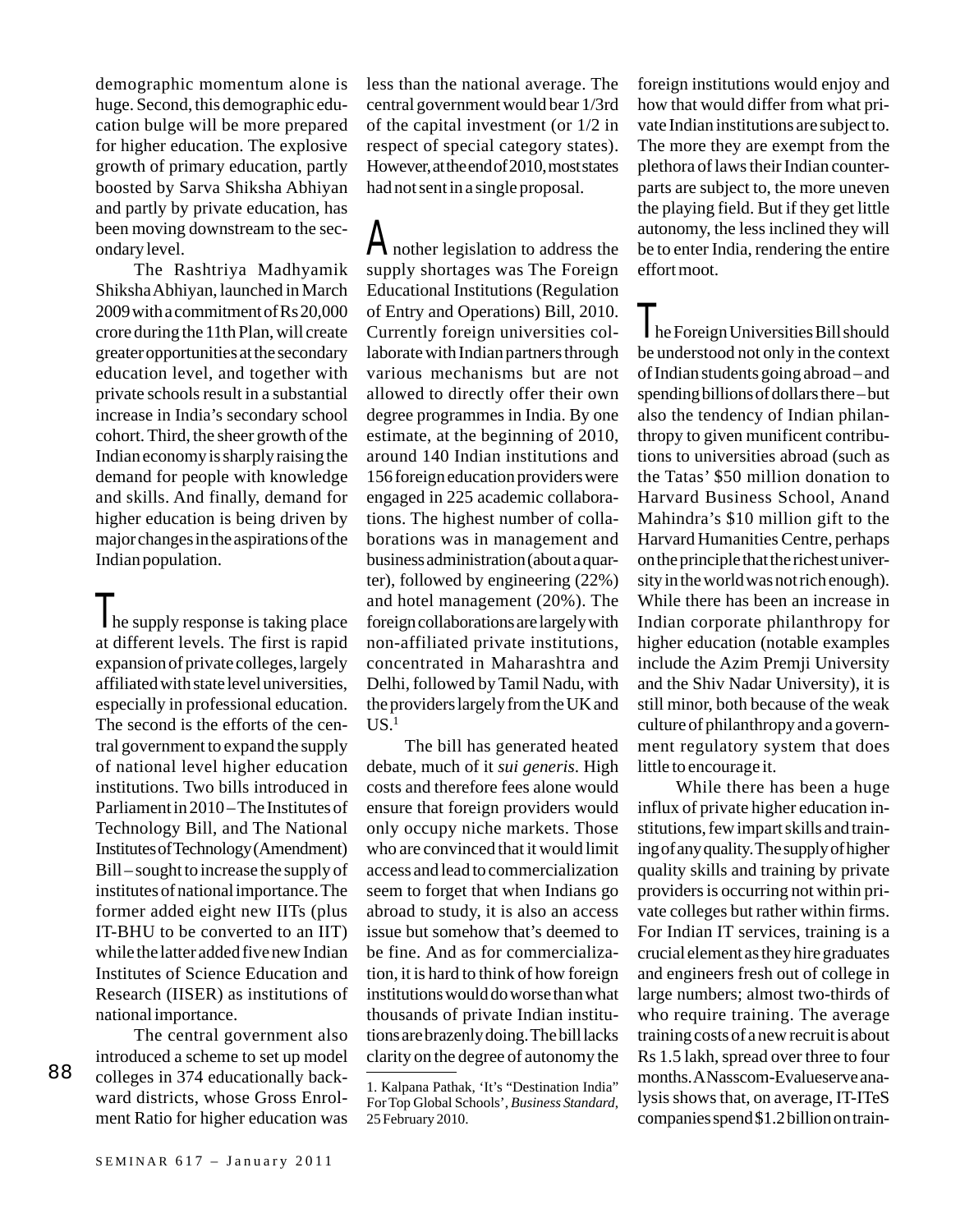ing with the top five Tier-1 vendors spending nearly \$450 million (around Rs 2,080 crore) to train around 130,000 engineers hired in 2008-09. India's largest IT services like TCS and Infosys have set up campuses investing more than any single investment by the Indian government in an institution of higher learning.

According to media reports, a study prepared by the National University of Educational Planning and Administration (NUEPA) suggests that if the government's target of increasing the enrolment rate from the current 14% to 30% by 2020 (or from 2.06 crore to an estimated 4.15 crore students), with about one-third in technical and professional education and the rest in general higher education were to be realized, it would have to invest around five lakh crore rupees – about five time current expenditures. This assumes that just 20% of the expansion in technical education and 50% in general higher education would be in the government sector while the remaining 80% in technical education and 50% in general education would be done by private players.

Clearly the bulk of the expansion will be done through private initiatives, which means that students will have to self-finance. This trend had been foreseen a decade earlier when bank loans for education started being made available and a New Education Loan Scheme was formulated. In 2004-05, a set of more liberal rules gave such loans a further boost, making it possible to borrow up to Rs 10 lakh for domestic education and Rs 20 lakh for studying in foreign colleges.

From barely a few hundred crore at the beginning of the decade, the educational loan portfolio shot up to about Rs 40,000 crore in 2010 and about two million accounts (average loan size was two lakh rupees). According to RBI estimates, the education loan portfolio of banks is growing at around five times the rate of growth of the economy, and is projected to be around Rs 140,000 crore by the 2015.2 This massive increase has been accompanied by mounting nonperforming assets (NPAs) in education loans which have risen steadily (above 2% of the educational loan portfolio, as on 31 March 2010). About two-fifths of the NPAs in education loans are in the four southern states, which have the highest number of private colleges and universities, mostly offering professional courses. Banks cannot ask for any collateral for loans up to four lakh rupees, which is where the problem seems to be growing. This has led banks to approach the government, seeking protection in the form of a credit guarantee fund of Rs 2,500 crore.

 $\mathbb S$ everal factors have led to the explosion in education loans. On the demand side there has been a sharp increase in the cost of higher education, both due to the expansion of private higher education institutions but also increases in costs of elite public sector institutions (like the IIMs). Second, on the supply side, banks see education loans as a growth sector with good returns and a relative safe bet. Initially, banks only provided funds for overseas education. Then they began funding students studying in reputed Indian institutions. Gradually they expanded to funding students attending secondtier institutions and slowly even lower quality colleges, as competition increased. Most recently, they have tied up directly with institutes to have a guaranteed clientele.

As with many aspects of higher education, decisions by courts are

adding further complications. In a curious decision, the Madras High Court ruled that nationalized banks cannot deny education loans to students obtaining less marks on the grounds that since the government has prescribed only 35% for admission to SC/ST students, the bank could not insist on higher cut-off (in this case 45%) for the loan as a higher marks cut-off for loans would defeat the very purpose of the educational loan.

The UPA's Common Minimum Programme in 2004 and the Congress manifesto in 2009 had promised an interest subsidy scheme, which was put into place after the coalition returned to power. Under the scheme the government would pay the interest on education loans for professional courses during the course of study along with a moratorium period for families with annual income less than Rs 4.5 lakh. But the education loan interest subsidy programme failed to take off with virtually no reimbursement claim from the member scheduled banks. This has led to the HRD ministry asking state governments to share with the Centre the financial burden of starting a new agency – the proposed National Education Finance Corporation (NEFC) – that will offer soft loans to new education institutions and students. The NEFC will primarily refinance the banks which give education related loans, guaranteeing 75% of the defaults for loans made to weaker sections, 50% of the defaults on loans between Rs 4.5-12.00 lakh, while there would no guarantee on loans above Rs  $12$  lakh.<sup>3</sup>

There is much to commend in this proposal but unless the education institution itself does not bear a fraction of the loan default, this could well

<sup>2.</sup> Dr. K.C. Chakrabarty, Dy. Governor, RBI, 'GenNext Banking: Issues and Perspectives', 11 December 2009.

<sup>3.</sup> Minutes of the State Education Ministers Conference held on 18 June 2010.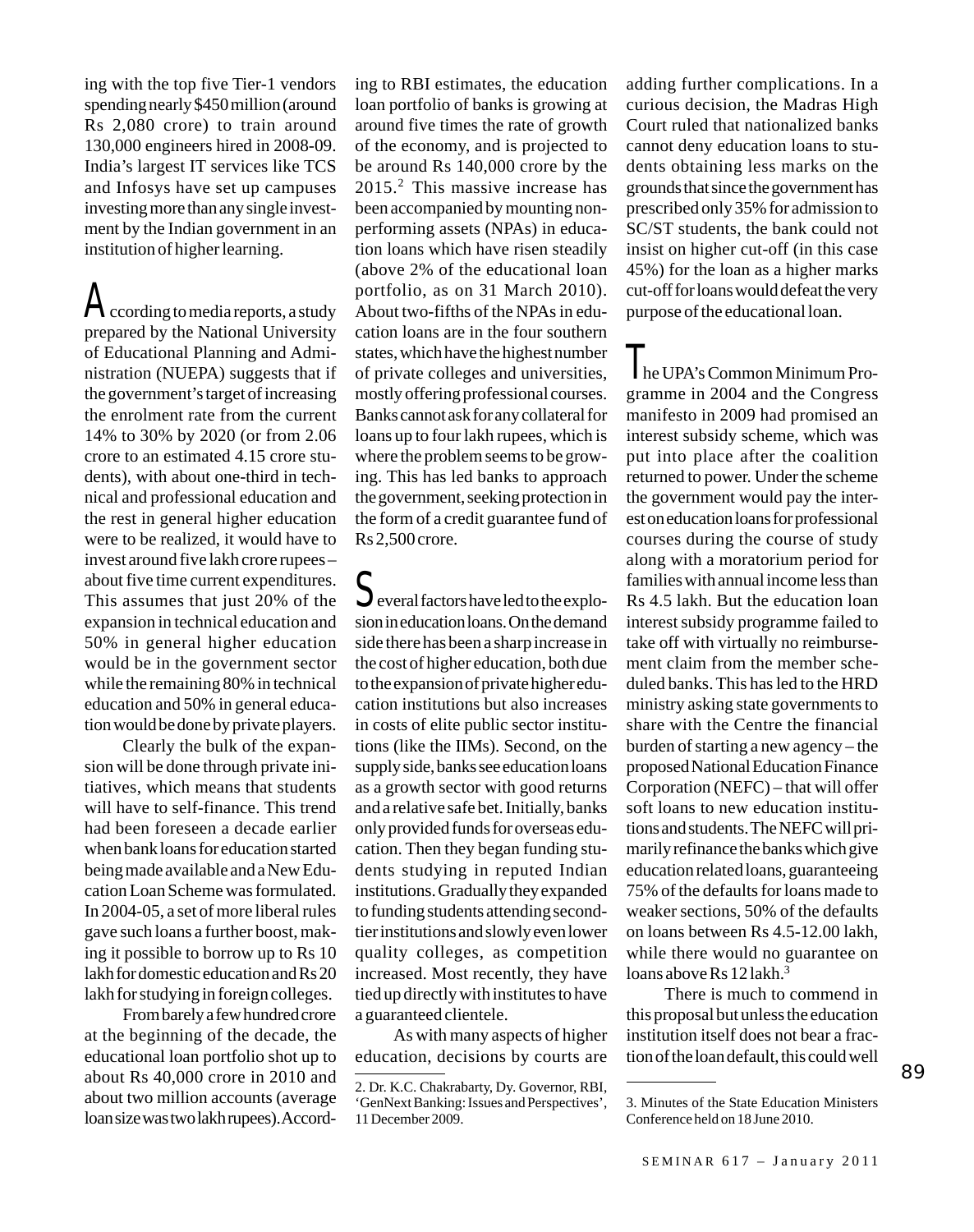become a transfer of public resources to politically well-connected people who run most of these 'diploma mills'.

Wuch of the year's legislative activity focused on attempts to improve the quality of Indian higher education through better regulation. These included the Prohibition of Unfair Practices in Technical Education Bill, Medical Education and Universities Bill, Education Tribunals Bill, the National Accreditation Regulatory Authority Bill, and National Academy Depository Bill, 2010. Some of these bills were held up after criticism from Congress members of the standing committee that the reforms were being rushed without proper consultations with relevant stakeholders like states and educational institutions. But it is likely that they will pass in the near future.

Presently, higher educational institutions are accredited by the National Assessment and Accreditation Council and the National Board of Accreditation, autonomous bodies set up by the University Grants Commission (UGC) and the All India Council of Technical Education (AICTE), respectively. Accreditation is voluntary with about one-fifth of the colleges and less than one-third of all universities being accredited. An important driver in the decision to separate the National Board of Accreditation from the AICTE was to meet the requirements of the Washington Accord, an international agreement for recognizing engineering degrees of signatory countries which requires the accreditation body to be separated from the agency giving approval to engineering institutions.

The proposed National Accreditation Regulatory Authority for Higher Educational Institutions would register and monitor accreditation agencies, which would be non-profit

90

government organizations controlled by the central or state government, and would make accreditation of all institutions and programmes mandatory, based on a specified procedures and fees.

Another bill – the Prohibition of Unfair Practices in Technical Educational Institutions, Medical Educational Institutions and University Bill, 2010 – aims to protect the interests of students by checking malpractices in technical and medical educational institutions. It specifies guidelines under which these unfair practices such as charging capitation fees, demanding donations, publishing false advertisements, questionable admission processes, and so on, could be treated as civil or criminal offences. The bill makes it mandatory for every institution to maintain records of the selection process and publish a prospectus at least 60 days prior to admission with information about fees, conditions of eligibility, process of admission and details of faculty. As with many other aspects of regulation in India, the intentions are strong but enforcement is another matter.

**The National Academic Depository** Bill, 2010 is a creative attempt to put into place an institutional mechanism for secure storage, authenticated access, on-line verification and efficient retrieval while ensuring confidentiality, for degrees. Its function will be akin to the creation of National Securities Depository Limited (NSDL) in 1996 which created a national infrastructure handling most of the securities held and settled in de-materialised form in the Indian capital market and eliminating the many headaches with the prior paper-based settlement of trades.

Similarly NADA should hopefully reduce current problems with degrees getting lost. The depository

would enter into an agreement with all higher education institutions so that all their degrees will be given to the depository in demat forms which would keep them on record. The idea is that each student would have an identification number (over time through the UID) so that when s/he graduates it will be part of the dematted award/certificate/degree which s/he receives. If s/he has taken a loan, that can also be imprinted on the dematted certificate so that the employer would know if the student has an outstanding loan.

However, the key policy concern during the year was clearly the reform of the regulatory structure of higher education whose failures have been amply demonstrated. Senior officials of AICTE (including its chairman) were suspended by the government in this connection after corruption cases were registered against them by the CBI for clearing ill-equipped private engineering institutes in return for bribes. The arrest of the chairman of the Medical Council of India (MCI) on charges of massive corruption involving crores of rupees eventually led to the subsequent dissolution of its executive council, the top decisionmaking body, through a presidential ordinance and a new bill to create a new regulator. The chairman of the National Council for Teacher Education (NCTE), the central body that monitors teachers' education and BEd courses was indicted for clearing private institutes lacking basic facilities.

But perhaps the most damage has been caused by the failure of the principal regulator, the UGC. Take the case of deemed universities. Out of 130 deemed universities in the country, more than 60 have come up in the past five years. A government committee set up in 2009 (chaired by Prof. P.N. Tandon) to review the func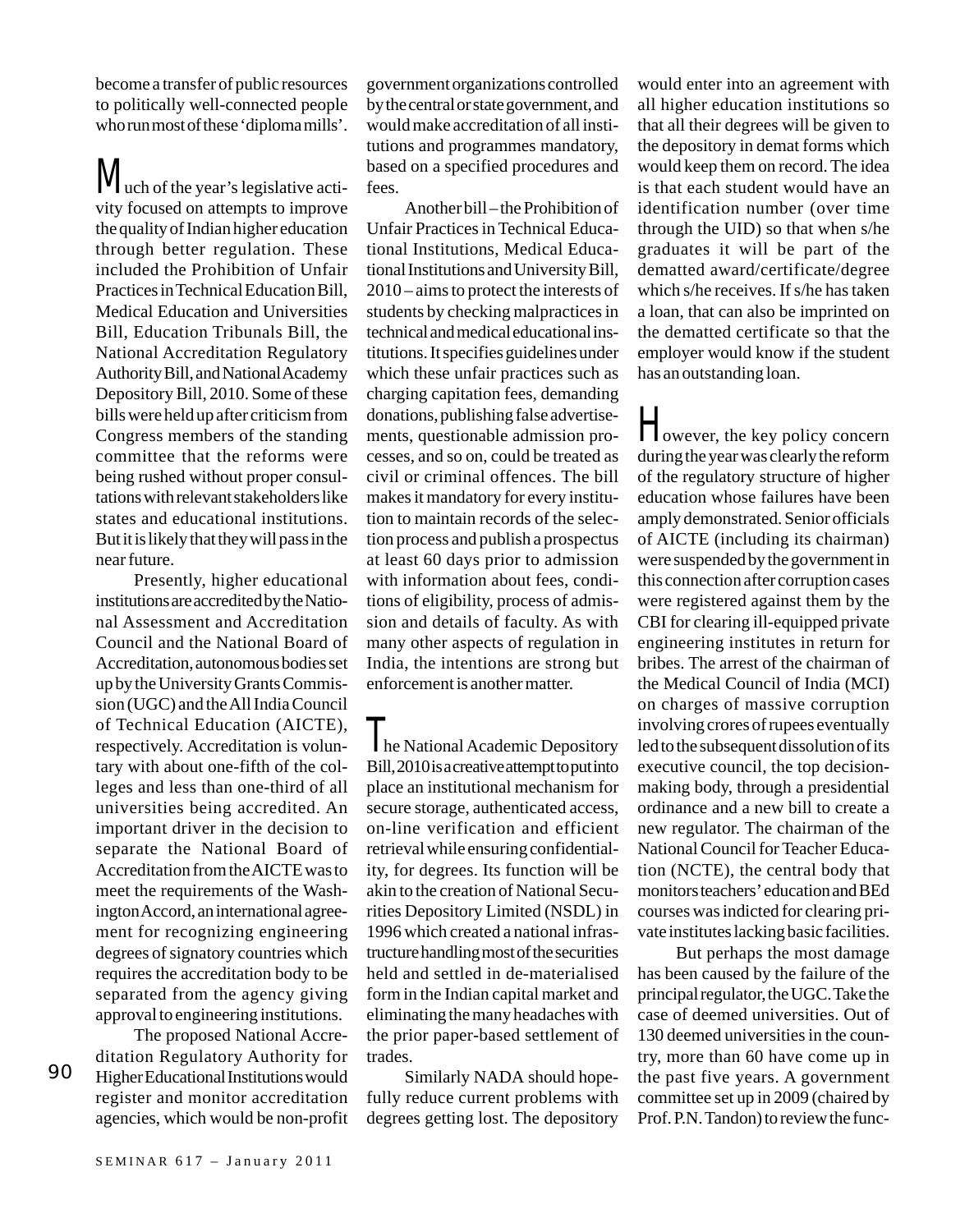tioning and academic standards of the institutions found 44 institutions unfit for the status and another 44 deficient on several counts, including 13 public universities and 31 private. The latter included two deemed universities run by Tripura Governor D.Y. Patil's family, another run by the family of Congress MP Datta Meghe, and one run by Maharashtra minister Patangrao Kadam's family.

Unsurprisingly, nearly half of these had links to politicians linked to constituent parties of the UPA government. However the UGC, which had granted them the status in the first place, decided to keep these cases 'in abeyance', which means that the institutions will keep the deemed tag by default. As for the 44 institutions found unfit by the review panel, they obtained a stay order from the Supreme Court, whose own role in adding to the mess in Indian higher education is not inconsiderable.

The policy response of the government – and the most controversial of the legislation introduced by the government – was based on the recommendations of the Task Force on National Commission for Higher Education and Research (in turn drawing on the work of Yash Pal Committee). While several of its main recommendations were laudable – the restoration of academic freedom and institutional autonomy of universities and institutions of higher learning; reversing trends of fragmented and compartmentalized approach to knowledge; and encouraging research through a network of research centres within and outside government – its approach on regulation has drawn much controversy. Arguing that a multiplicity of regulators to regulate different sectors of higher education have caused problems, not only for universities but also in the management and coordination of education as a whole, the task force recommended one apex body at the national level (perhaps extending to medical and agricultural education as well), a National Commission for Higher Education and Research (NCHER).

The defence for the NCHER is that it would be a policy planning and goal-setting body rather than a regulatory body and function through sectoral committees for different sectors of education. It would have a General Council, representing states and other concerned stakeholders and will give inputs for policy planning. In principle, the new structure would separate the regulatory functions, service functions and resource (financial) allocation functions relating to universities with the first (regulatory) function devolved to universities.

**There** are many questions about the bill that are unclear. Would the role of a proposed council be limited to policy-making – and would it be binding? While the AICTE accreditation functions would be handed to an accrediting authority under the National Accreditation Act, what role would the UGC play? Perhaps the most worrisome aspect of the Bill is that it does not really address why the weaknesses in the multiple existing regulators would not be repeated in the new institution. And if there is confidence that the design of the NCHER would ensure regulatory integrity, why not replicate the design in existing regulators? Would it not be better to diversify risk rather than concentrate it, especially because higher education itself is so diverse?

Indeed the inability to regulate at the college/university level means that the onus of regulation should shift from an input-based model to an output-based one. The creation of an all-India Bar examination conducted by

the Bar Council of India is a laudable step in this direction, the first time that a profession in India (other than the exams of ICAI and ICWAI) has shifted to an output-based model of quality control. By creating a check for eligibility rather than expertise, it emphasizes that students who graduate from law schools must possess a certain degree of legal knowledge and hence it should result in the longterm improvement of law schools throughout India. Of course, much will depend on the design and passing grade for this exam, but at least it is a first attempt to create a common set of standards across the country in this profession.4

An equally important, if not fundamental, weakness of the regulatory reforms is the absence of any serious attempt to grapple with the internal governance weaknesses of universities. The alacrity with which the ruling NCP-Congress alliance in Maharashtra endorsed the Shiv Sena's stand that Rohinton Mistry's book (*Such A Long Journey*) should be removed in the middle of the term, at the behest of aspiring politician Aditya Thackeray, speaks volumes of the governance afflictions of state level universities. That the Vice Chancellor issued a notification of the ban almost instantaneously is not surprising. His appointment itself was highly questionable given an embarrassingly weak academic record, but he appeared to have the one unassailable qualification: alleged proximity to the head of the NCP. The Congress party which trumpets its liberal, secular image made sure that these attributes were well-hidden and the regulatory authorities in Delhi, especially the UGC, determinedly stuck to the adage that

<sup>4.</sup> Madhav Khosla, 'Testing India's Lawyers', *India in Transition*, 16 August 2010.